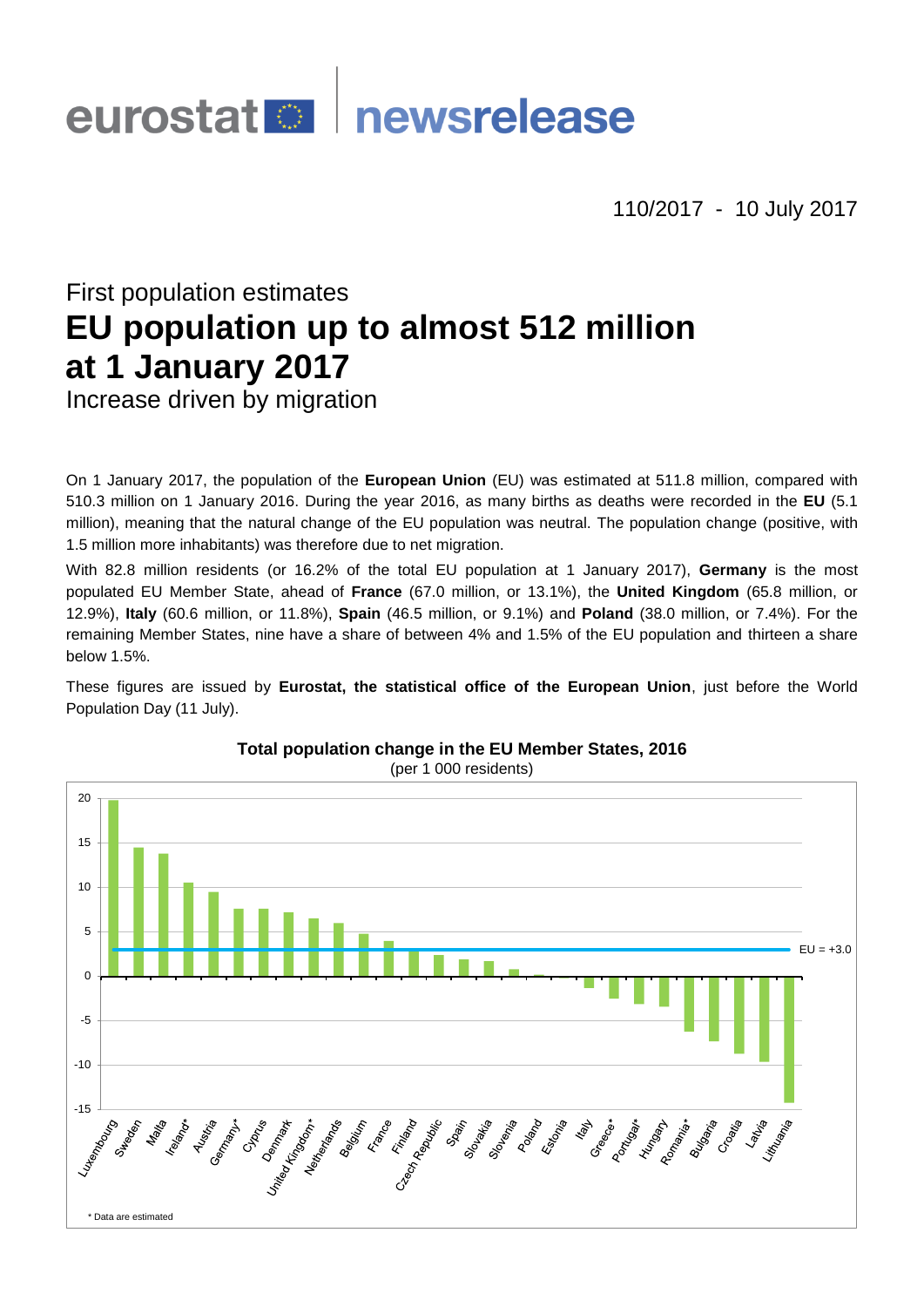## **Population increase in eighteen Member States**

During 2016, the population increased in eighteen EU Member States and decreased in ten.

The largest relative increase was observed in **Luxembourg** (+19.8 per 1 000 residents), ahead of **Sweden** (+14.5‰), **Malta** (+13.8‰), **Ireland** (+10.6‰), **Austria** (+9.5‰), **Germany** and **Cyprus** (both +7.6‰), **Denmark** (+7.2‰), the **United Kingdom** (+6.5‰) and the **Netherlands** (+6.0‰),

In contrast, the largest decrease was recorded in **Lithuania** (-14.2‰), followed by **Latvia** (-9.6‰), **Croatia** (-8.7‰), **Bulgaria** (-7.3‰) and **Romania** (-6.2‰).

In total, the population of the **EU** increased by 1.5 million people (+3.0‰) during the year 2016.

|                         | Population 1.1.2016<br>(in 1 000) | Population 1.1.2017<br>(in 1 000) | Change 2017/2016<br>(per 1 000)* | Share in EU population,<br>2017 |
|-------------------------|-----------------------------------|-----------------------------------|----------------------------------|---------------------------------|
| <b>EU</b>               | 510 278.7                         | 511 805.1                         | $+3.0$                           | 100%                            |
| <b>Belgium</b>          | 11 311.1                          | 11 365.8                          | $+4.8$                           | 2.2%                            |
| <b>Bulgaria</b>         | 7 153.8                           | 7 101.9                           | $-7.3$                           | 1.4%                            |
| <b>Czech Republic</b>   | 10 553.8                          | 10 578.8                          | $+2.4$                           | 2.1%                            |
| <b>Denmark</b>          | 5 707.3                           | 5748.8                            | $+7.2$                           | 1.1%                            |
| Germany**               | 82 175.7                          | 82 800.0                          | $+7.6$                           | 16.2%                           |
| <b>Estonia</b>          | 1 3 1 5 .9                        | 1 3 1 5 . 6                       | $-0.2$                           | 0.3%                            |
| Ireland**               | 4724.7                            | 4774.8                            | $+10.6$                          | 0.9%                            |
| Greece**                | 10 783.7                          | 10 757.3                          | $-2.5$                           | 2.1%                            |
| <b>Spain</b>            | 46 440.1                          | 46 529.0                          | $+1.9$                           | 9.1%                            |
| <b>France</b>           | 66 750.0                          | 67 024.5                          | $+4.0$                           | 13.1%                           |
| <b>Croatia</b>          | 4 190.7                           | 4 1 5 4 .2                        | $-8.7$                           | 0.8%                            |
| <b>Italy</b>            | 60 665.6                          | 60 589.4                          | $-1.3$                           | 11.8%                           |
| <b>Cyprus</b>           | 848.3                             | 854.8                             | $+7.6$                           | 0.2%                            |
| Latvia                  | 1 969.0                           | 1950.1                            | $-9.6$                           | 0.4%                            |
| Lithuania               | 2888.6                            | 2847.9                            | $-14.2$                          | 0.6%                            |
| Luxembourg              | 576.2                             | 590.7                             | $+19.8$                          | 0.1%                            |
| <b>Hungary</b>          | 9830.5                            | 9797.6                            | $-3.4$                           | 1.9%                            |
| <b>Malta</b>            | 434.4                             | 440.4                             | $+13.8$                          | 0.1%                            |
| <b>Netherlands</b>      | 16 979.1                          | 17 081.5                          | $+6.0$                           | 3.3%                            |
| <b>Austria</b>          | 8 690.1                           | 8772.9                            | $+9.5$                           | 1.7%                            |
| Poland                  | 37 967.2                          | 37 973.0                          | $+0.2$                           | 7.4%                            |
| Portugal**              | 10 341.3                          | 10 309.6                          | $-3.1$                           | 2.0%                            |
| Romania**               | 19 760.3                          | 19 638.3                          | $-6.2$                           | 3.8%                            |
| Slovenia                | 2 0 64.2                          | 2 0 6 5.9                         | $+0.8$                           | 0.4%                            |
| Slovakia                | 5 4 2 6.3                         | 5 4 3 5.3                         | $+1.7$                           | 1.1%                            |
| Finland                 | 5 487.3                           | 5 503.3                           | $+2.9$                           | 1.1%                            |
| <b>Sweden</b>           | 9851.0                            | 9 9 9 5.2                         | $+14.5$                          | 2.0%                            |
| United Kingdom**        | 65 382.6                          | 65 808.6                          | $+6.5$                           | 12.9%                           |
| <b>Iceland</b>          | 332.5                             | 338.3                             | $+17.4$                          |                                 |
| <b>Norway</b>           | 5 214.0                           | 5 2 5 8 . 3                       | $+8.5$                           |                                 |
| <b>Switzerland</b>      | 8 3 2 7.1                         | 8 4 1 7.7                         | $+10.8$                          |                                 |
| Montenegro              | 622.2                             | 622.4                             | $+0.3$                           | -                               |
| <b>FYR of Macedonia</b> | 2 071.3                           | 2073.7                            | $+1.2$                           |                                 |
| <b>Serbia</b>           | 7 0 7 6.4                         | 7 040.3                           | $-5.1$                           | -                               |
| <b>Turkey</b>           | 78 741.1                          | 79 814.9                          | $+13.5$                          |                                 |

**Total population**

All data are provisional

Not applicable

Crude rate of population change represents the ratio, expressed per 1 000 residents, between the increase of population during 2016 (difference between the population on 1 January 2017 and the population on 1 January 2016) and the average population in 2016.

Data are estimated

The source dataset can be foun[d here.](http://appsso.eurostat.ec.europa.eu/nui/show.do?query=BOOKMARK_DS-054722_QID_-433CD987_UID_-3F171EB0&layout=INDIC_DE,L,X,0;TIME,C,X,1;GEO,L,Y,0;INDICATORS,C,Z,0;&zSelection=DS-054722INDICATORS,OBS_FLAG;&rankName1=INDICATORS_1_2_-1_2&rankName2=INDIC-DE_1_2_0_0&rankName3=TIME_1_0_1_0&rankName4=GEO_1_2_0_1&rStp=&cStp=&rDCh=&cDCh=&rDM=true&cDM=true&footnes=false&empty=false&wai=false&time_mode=ROLLING&time_most_recent=true&lang=EN&cfo=%23%23%23%2C%23%23%23.%23%23%23)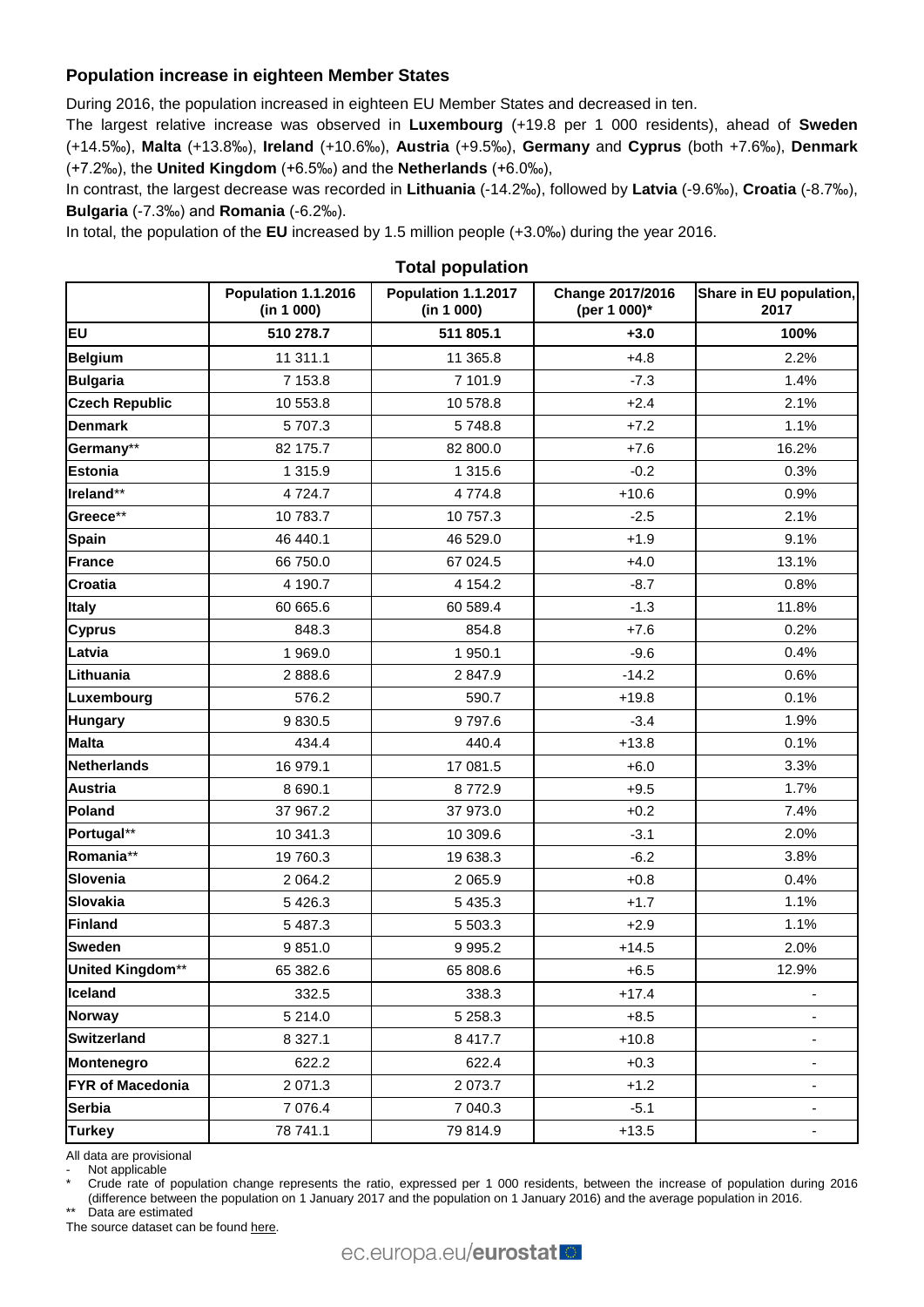### **Highest birth rate in Ireland, lowest in Italy**

During the year 2016, 5.1 million babies were born in the **EU**, 11 000 more than the previous year. Across Member States, the highest crude birth rates in 2016 were recorded in **Ireland** (13.5 per 1 000 residents), **Sweden** and the **United Kingdom** (both 11.8‰) and **France** (11.7‰), while the lowest were registered in Southern Member States: **Italy** (7.8‰), **Portugal** (8.4‰), **Greece** (8.6‰), **Spain** (8.7‰), **Croatia** (9.0‰) and **Bulgaria** (9.1‰). At **EU** level, the crude birth rate was 10.0 per 1 000 residents.

In the meantime, 5.1 million deaths were registered in the **EU** in 2016, almost 91 000 fewer than the previous year. **Ireland** and **Cyprus** (both 6.4 per 1 000 residents) as well as **Luxembourg** (6.8‰) had in 2016 the lowest crude death rate, followed by **Malta** (7.6‰), the **Netherlands** (8.7‰), **Spain** and **France** (both 8.8‰). At the opposite end of the scale, **Bulgaria** (15.1‰), **Latvia** (14.6‰), **Lithuania** (14.3‰), **Romania** and **Hungary** (both 13.0‰) recorded the highest. The crude death rate was 10.0 per 1 000 residents in the **EU**.

Consequently, **Ireland** (with a natural change of its population of +7.1‰) remained in 2016 the Member State where births most outnumbered deaths, ahead of **Cyprus** (+4.7‰), **Luxembourg** (+3.6‰), **France** (+3.0‰), **Sweden** and the **United Kingdom** (both +2.7‰) and **Malta** (+2.6‰). In contrast, among the thirteen EU Member States which registered a negative natural change in 2016, deaths outnumbered births the most in **Bulgaria** (-6.0‰), followed by **Lithuania** (-3.7‰), **Romania** (-3.5‰), **Croatia** and **Latvia** (both -3.4‰) and **Hungary** (-3.2‰).



**Live births and deaths in EU Member States, 2016**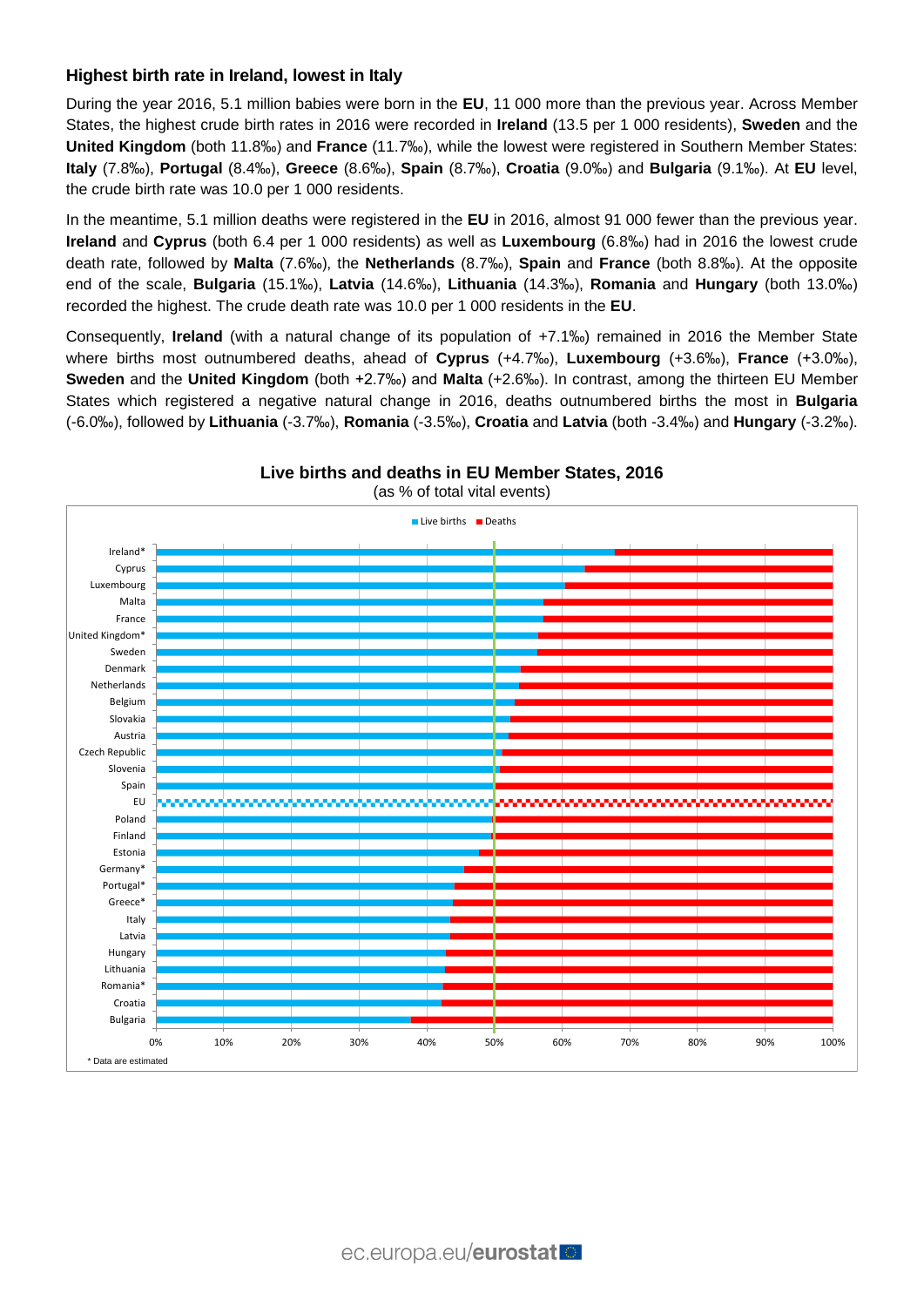## **Natural change of population in 2016**

|                         | Absolute number in 1 000 |               |                       | Crude rate*        |               |                       |
|-------------------------|--------------------------|---------------|-----------------------|--------------------|---------------|-----------------------|
|                         | <b>Live births</b>       | <b>Deaths</b> | <b>Natural change</b> | <b>Live births</b> | <b>Deaths</b> | <b>Natural change</b> |
| <b>EU</b>               | 5 1 1 4 . 1              | 5 130.0       | $-15.9$               | 10.0               | 10.0          | 0.0                   |
| <b>Belgium</b>          | 121.9                    | 108.1         | 13.8                  | 10.8               | 9.5           | 1.2                   |
| <b>Bulgaria</b>         | 65.0                     | 107.6         | $-42.6$               | 9.1                | 15.1          | $-6.0$                |
| <b>Czech Republic</b>   | 112.7                    | 107.8         | 4.9                   | 10.7               | 10.2          | 0.5                   |
| <b>Denmark</b>          | 61.6                     | 52.8          | 8.8                   | 10.8               | 9.2           | 1.5                   |
| Germany**               | 770.0                    | 920.0         | $-150.0$              | 9.3                | 11.2          | $-1.8$                |
| <b>Estonia</b>          | 14.1                     | 15.4          | $-1.3$                | 10.7               | 11.7          | $-1.0$                |
| Ireland**               | 63.9                     | 30.4          | 33.5                  | 13.5               | 6.4           | 7.1                   |
| Greece**                | 92.8                     | 118.8         | $-26.0$               | 8.6                | 11.0          | $-2.4$                |
| <b>Spain</b>            | 406.6                    | 406.8         | $-0.3$                | 8.7                | 8.8           | 0.0                   |
| <b>France</b>           | 785.7                    | 587.1         | 198.6                 | 11.7               | 8.8           | 3.0                   |
| <b>Croatia</b>          | 37.5                     | 51.5          | $-14.0$               | 9.0                | 12.4          | $-3.4$                |
| <b>Italy</b>            | 473.4                    | 615.3         | $-141.8$              | 7.8                | 10.1          | $-2.3$                |
| <b>Cyprus</b>           | 9.5                      | 5.5           | 4.0                   | 11.1               | 6.4           | 4.7                   |
| Latvia                  | 22.0                     | 28.6          | $-6.6$                | 11.2               | 14.6          | $-3.4$                |
| Lithuania               | 30.6                     | 41.1          | $-10.5$               | 10.7               | 14.3          | $-3.7$                |
| Luxembourg              | 6.1                      | 4.0           | 2.1                   | 10.4               | 6.8           | 3.6                   |
| <b>Hungary</b>          | 95.4                     | 127.1         | $-31.7$               | 9.7                | 13.0          | $-3.2$                |
| <b>Malta</b>            | 4.5                      | 3.3           | 1.1                   | 10.2               | 7.6           | 2.6                   |
| <b>Netherlands</b>      | 172.5                    | 149.0         | 23.5                  | 10.1               | 8.7           | 1.4                   |
| <b>Austria</b>          | 87.7                     | 80.7          | 7.0                   | 10.0               | 9.2           | 0.8                   |
| Poland                  | 382.3                    | 388.0         | $-5.8$                | 10.1               | 10.2          | $-0.2$                |
| Portugal**              | 87.1                     | 110.5         | $-23.4$               | 8.4                | 10.7          | $-2.3$                |
| Romania**               | 188.4                    | 256.5         | $-68.1$               | 9.6                | 13.0          | $-3.5$                |
| Slovenia                | 20.3                     | 19.7          | 0.7                   | 9.9                | 9.5           | 0.3                   |
| Slovakia                | 57.6                     | 52.4          | 5.2                   | 10.6               | 9.6           | 1.0                   |
| <b>Finland</b>          | 52.8                     | 53.9          | $-1.1$                | 9.6                | 9.8           | $-0.2$                |
| <b>Sweden</b>           | 117.4                    | 91.0          | 26.4                  | 11.8               | 9.2           | 2.7                   |
| United Kingdom**        | 774.8                    | 597.2         | 177.6                 | 11.8               | 9.1           | 2.7                   |
| Iceland                 | 4.0                      | 2.3           | 1.7                   | 12.0               | 6.9           | 5.1                   |
| <b>Norway</b>           | 58.9                     | 40.7          | 18.2                  | 11.2               | 7.8           | 3.5                   |
| <b>Switzerland</b>      | 87.9                     | 65.0          | 22.9                  | 10.5               | 7.8           | 2.7                   |
| Montenegro              | 7.6                      | 6.5           | 1.1                   | 12.2               | 10.4          | 1.8                   |
| <b>FYR of Macedonia</b> | 23.0                     | 20.4          | 2.6                   | 11.1               | 9.9           | 1.2                   |
| <b>Serbia</b>           | 64.7                     | 100.8         | $-36.1$               | 9.2                | 14.3          | $-5.1$                |
| <b>Turkey</b>           | 1 309.8                  | 422.1         | 887.6                 | 16.5               | 5.3           | 11.2                  |

All data are provisional

\* The crude rate is calculated as the ratio of the number of events to the average population in a given year. For easier presentation, it is multiplied by 1 000; the result is therefore expressed per 1 000 residents.

\*\* Data are estimated

The source dataset can be foun[d here.](http://appsso.eurostat.ec.europa.eu/nui/show.do?query=BOOKMARK_DS-054722_QID_-13C86606_UID_-3F171EB0&layout=INDIC_DE,L,X,0;TIME,C,X,1;GEO,L,Y,0;INDICATORS,C,Z,0;&zSelection=DS-054722INDICATORS,OBS_FLAG;&rankName1=INDICATORS_1_2_-1_2&rankName2=INDIC-DE_1_2_0_0&rankName3=TIME_1_0_1_0&rankName4=GEO_1_2_0_1&rStp=&cStp=&rDCh=&cDCh=&rDM=true&cDM=true&footnes=false&empty=false&wai=false&time_mode=ROLLING&time_most_recent=true&lang=EN&cfo=%23%23%23%2C%23%23%23.%23%23%23)